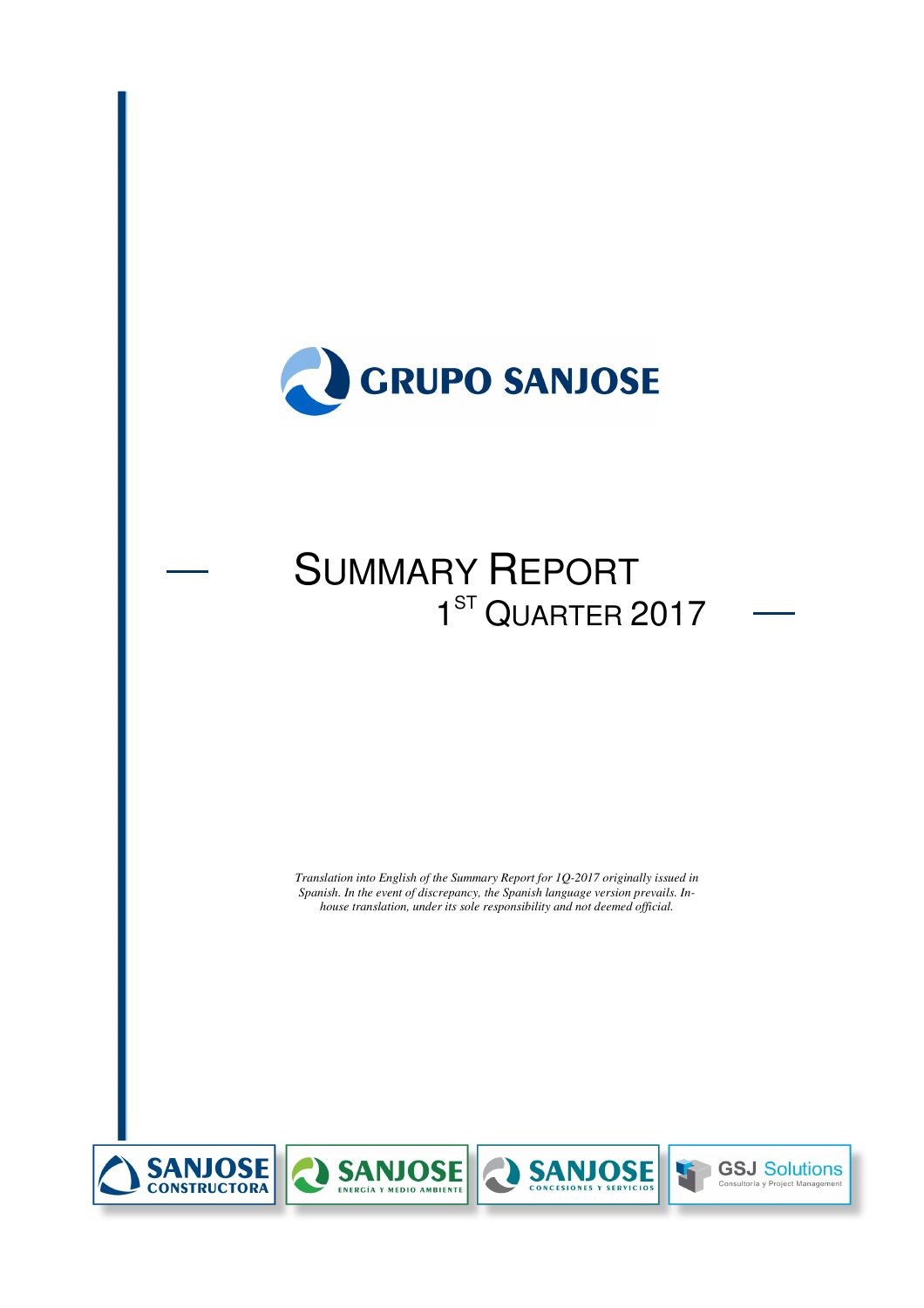# **INDEX:**

- 1. Main accomplishments
- 2. Consolidated figures
- 3. Analysis by activity
- 4. Consolidated Financial Statements
- 5. Contract Backlog
- 6. Legal disclaimer
- 7. Contact Information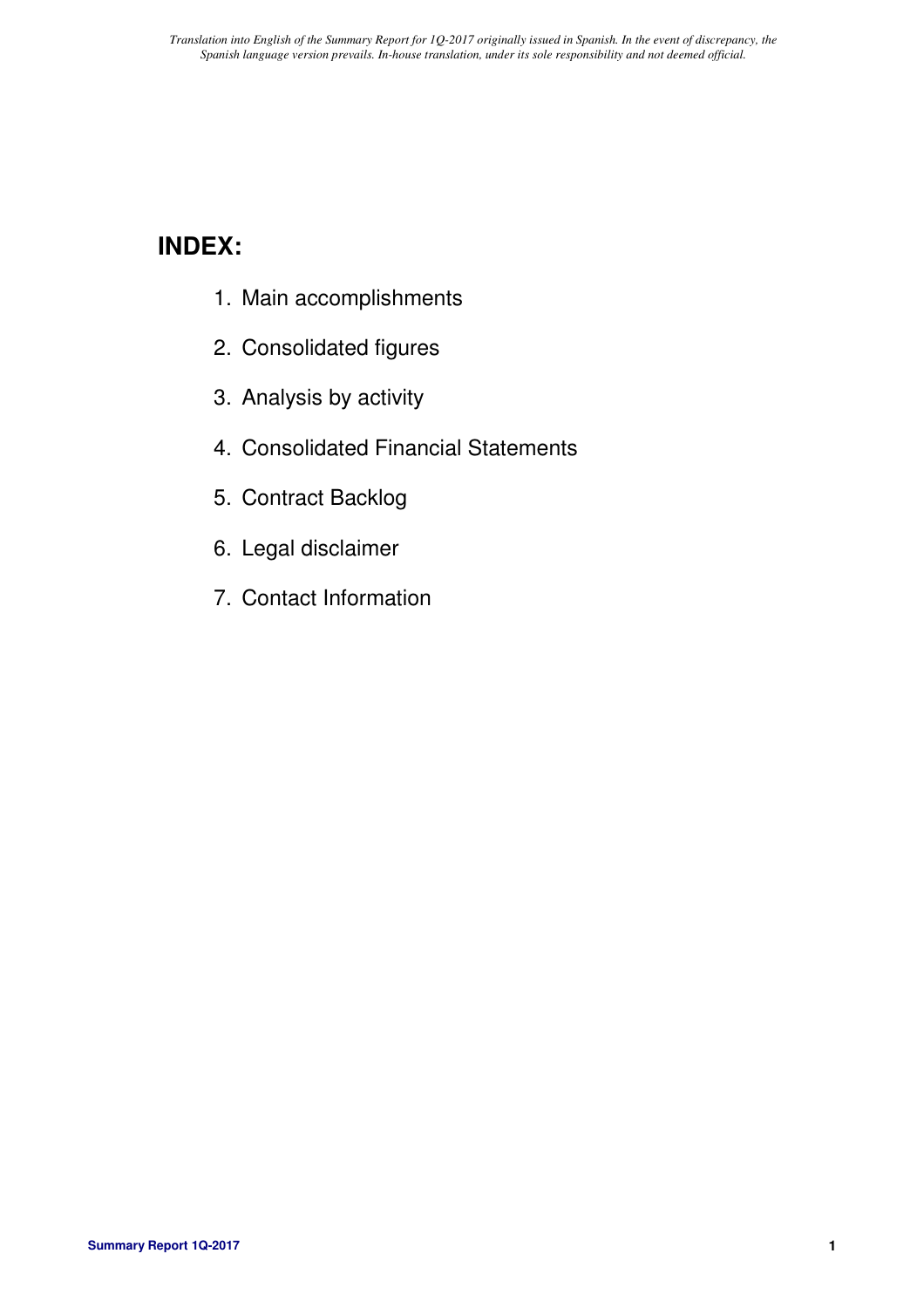## **1. MAIN ACCOMPLISHMENTS DURING THE PERIOD**

### **SANJOSE will be responsible for the maintenance of several highways in Extremadura**

The Ministry of Public Works and the General Directorate of Highways have awarded to the joint venture formed by SANJOSE Constructora and Eifagge Infraestructuras the operation and maintenance of sector CC-3 of Caceres, Extremadura. The contract entails the complete conservation and maintenance of state-owned roads equivalent to 254 kilometres of roadways as well as roads and service roads for 4 years. Highlight mainly: different road sections of Highway A-66 "Route Vía de la Plata" and National Road N-630

The contract includes the maintenance of pavement, horizontal and vertical signalling, containment systems, beaconing items, landmarks, conservation of drainage, slopes, berms and any singular structures among the sector, among which highlight the arch-type viaducts over the rivers Almonte and Tajo with central spans of 184 and 220 metres, respectively and heights over 42 metres

It also includes systematic and sporadic surveillance actions, accident care and all any other actions deemed necessary to deal with emergencies in order to guarantee normal road conditions, traffic flow and safety.

#### **Enlargement of the four-star hotel NH Malaga with a new building that will house 115 bedrooms**

The hotel NH Malaga will have a new building that will change the environment of the Santo Domingo church and the Mena-Italcable of the Andalusian city. The works to be developed by SANJOSE Constructora will involve the construction of a four-storey building with 115 bedrooms, in addition to the 133 bedrooms of the hotel.

The enlargement works include the execution of four top level floors plus a ground floor, materialising the striking design made by the Araguren & Gallegos architecture studio in Madrid, highlighting the metallic latticework of its balconies, made with perforated plates, which will provide the building with an avantgarde and modern appearance.

#### **Refurbishment and remodelling of a four-star hotel in the "Casa de la Carniceria" of the Plaza Mayor in Madrid**

Global Mandalay has awarded SANJOSE Constructora the refurbishment and remodelling of the "Casa de la Carniceria" building and the implementation of a 4 star hotel at 3, Plaza Mayor in Madrid.

It is a four-storey building, crowned by angular towers on its sides, topped with a penthouse, and a portico on the ground floor. With a total Surface amounting to 6,686 sqm, the hotel of the "Casa de la Carniceria" is expected to have 40 bedrooms approximately.

Identified as Cultural Heritage since 1985, works at the hotel must respect the protection terms conditions the historic complex, under level 1 of protection, Singular Degree, in the category of Monument.

Since 1616 it has served a general storehouse of meat to supply markets and shops in the city, as well as City Hall and Casa de Socorro, also housed the General Command of the National Militia, Mayor's Office, Corps of Guards and Houses (1896), between 1916 and 1922 the Municipal Newspaper Archives, and between 1985 and 2008 the Municipal Board of the Center District.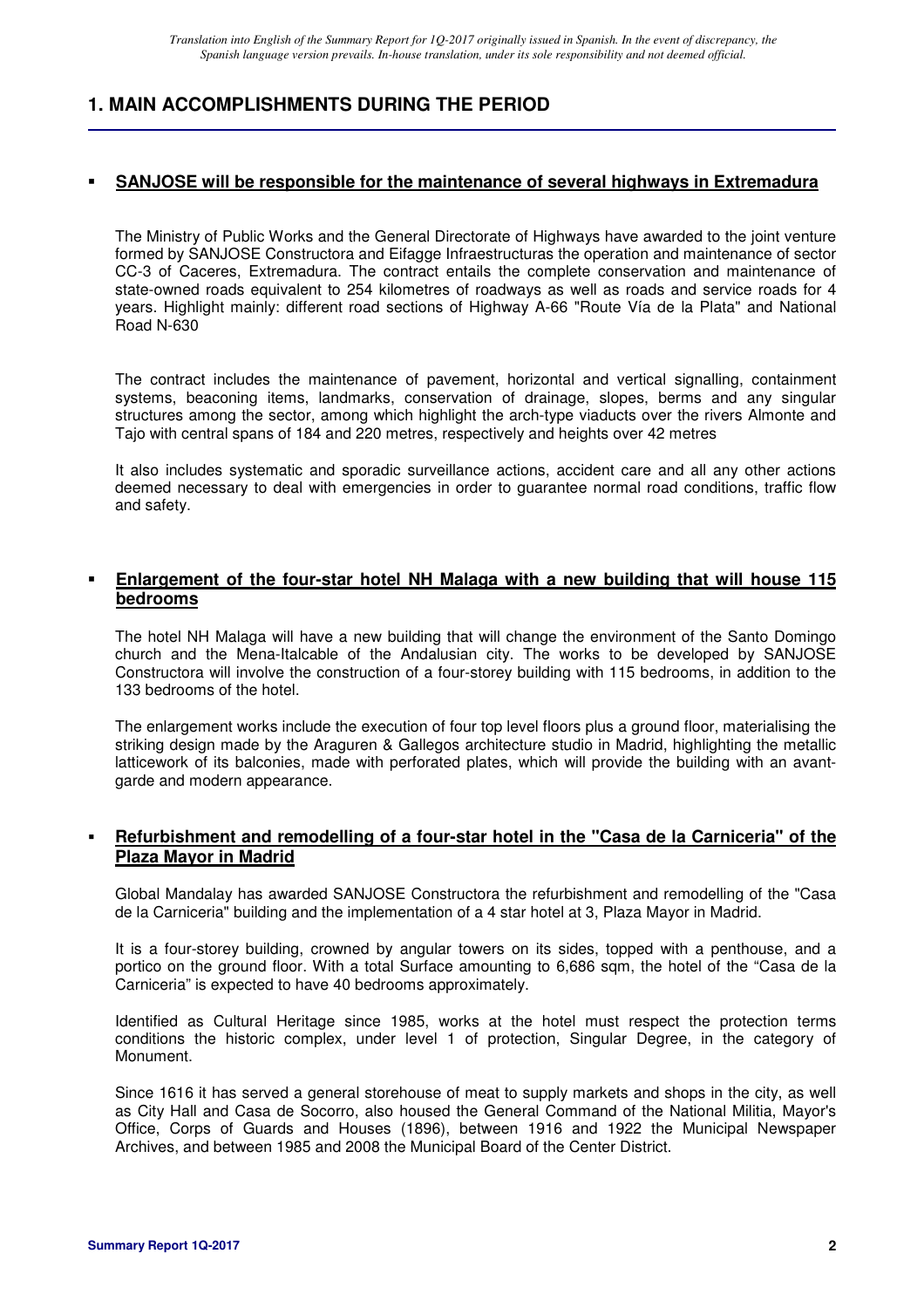#### **Rehabilitation and renovation of the 5\* Princesa Sofía Hotel in Barcelona**

SANJOSE Constructora will rehabilitate and renovate the emblematic 5\* Princesa Sofía hotel in Barcelona, controlled by Grupo Expo Hoteles.

The works include the renovation and rehabilitation of the common areas, surroundings and the landscaping works of this emblematic hotel located in a tower at Diagonal Avenue.

#### **SANJOSE Constructora will build two new homes for Manantial Fundación in Madrid**

Fundación Manantial, a non-profit organisation founded by relatives of people with mental health problems, and whose purpose is the development of prevention, awareness and care initiatives that facilitate the incorporation and real participation of people with mental health problems in society, has entrusted SANJOSE Constructora the construction of two new homes in Madrid, in Parla and in Torrejón de Ardoz.

These projects are added to another new home that SANJOSE is currently executing for the Manantial Foundation in Fuenlabrada and one already commissioned in 2010 in Leganés

#### **SANJOSE will build 169 housing units in Estepona, Malaga**

Estepona Top Villages has awarded SANJOSE Constructora the construction works of 169 housing units in the residential complex Los Altos de Estepona in Malaga. 82 houses will be built in the R3 sector and another 87 in the R1 sector.

### **Refurbishment of the Sandomil Palace in Lisbon**

SANJOSE Constructora Portugal has been awarded a contract to carry out the refurbishment of the historic Sandomil Palace (2,552 sqm) of Mannerist and Baroque architecture located in the Chiado district of Lisbon (Portugal).

The Palace will be transformed into luxury apartments with magnificent views over the city of Lisbon and will offer apartments ranging from two to four bedrooms, all equipped with underground parking and the best level of services.

#### **The City Council of Siero awards SANJOSE the construction of the new Integrated Multipurpose Centre of Lugones**

The City Council of Siero has awarded SANJOSE Constructora the construction works of the new Integrated Multipurpose Centre (CEPI) of Lugones.

The project includes the construction of a singular building, where to concentrate the different activities development by the city hall up to now in different locations. It will also house an auditorium, an exhibition hall, a library and a musical area, among other facilities.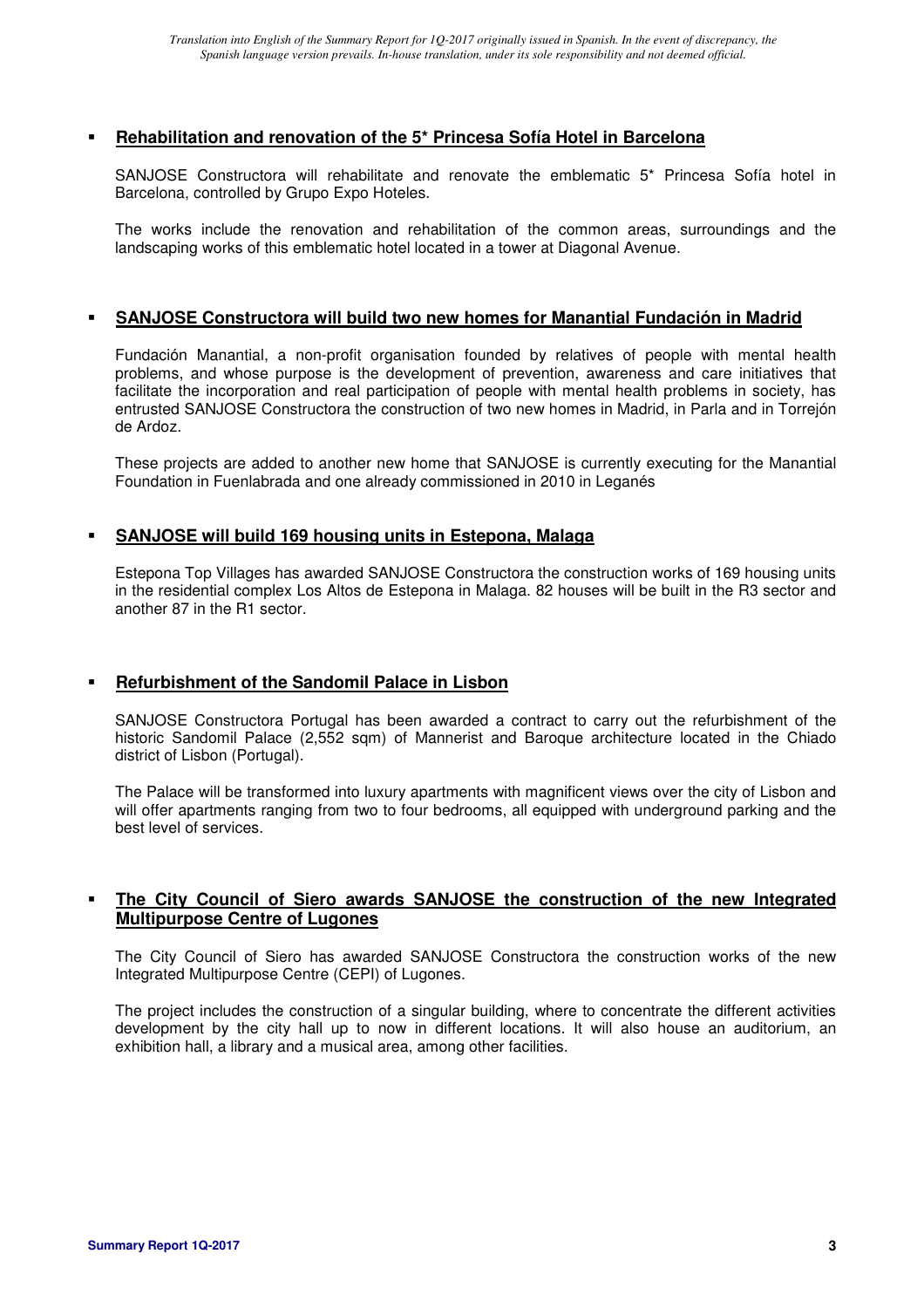#### **The luxury five-star One Barcelona Hotel opens its doors**

At the emblematic district of the Eixample Barcelona and just one block from Paseo de Gracia, the Luxury 5-start The One Barcelona Hotel built by SANJOSE Constructora is located.

The architectural project carried out by Freixas Mestre Arquitectes Associats in collaboration with the prestigious designer Jaime Beriestain has given rise to a complete refurbishment of a building that occupies a chamfer of the Eixample of Barcelona, including both, the structure and the facade, built with copper, stone and glass.

Among its 9 floors and over its 6,000 sqm of surface. It houses 89 bedrooms (25 suites), the Somni Restaurant & Cocktail bar, a spa, a plunge pool with solarium and the impressive terrace on the top floor with panoramic views over the city. The hotel's floors are arranged around a glassed-in central courtyard that provides natural light to all spaces and corridors of the hotel.

#### **The Vithas health group opens one of its most exclusive complexes in Madrid**

Once completed the renovation works carried out by SANJOSE Constructora, the Vithas group has launched its new Vithas International centre, within the already known Vithas Health Campus of the group, at Arturo Soria Street in Madrid.

The building, with a total built surface amounting to 4,564 sqm and four floors, is a complex focused on private patients with the most avant-garde technology in medical equipment.

### **Construction works of the Residential Complex Mamsha Al Saadiyat in Abu Dhabi is completed up 22%**

Grupo SANJOSE achieves a significant milestone, completing 22% of the construction works of stage I of Mamsha Al Saadiyat Residential Complex in Abu Dhabi. It is a mixed-use project facing the beach Mamsha Al Saadiyat with a total built surface amounting to 240,000 sqm, and 461 luxury housing units of different types arranged into 9 buildings and a large commercial area, awarded by the Tourism Development and Investment Company (TDIC) to Grupo SANJOSE, in a 50:50 joint venture with Pivot Engineering & General Contracting, in April 2016.

"Construction works are progressing rapidly according to the pre-established schedule, and will be completed in the second half of 2018," said Mr. Sufian H. Al Marzooqi, chief executive officer of TDIC.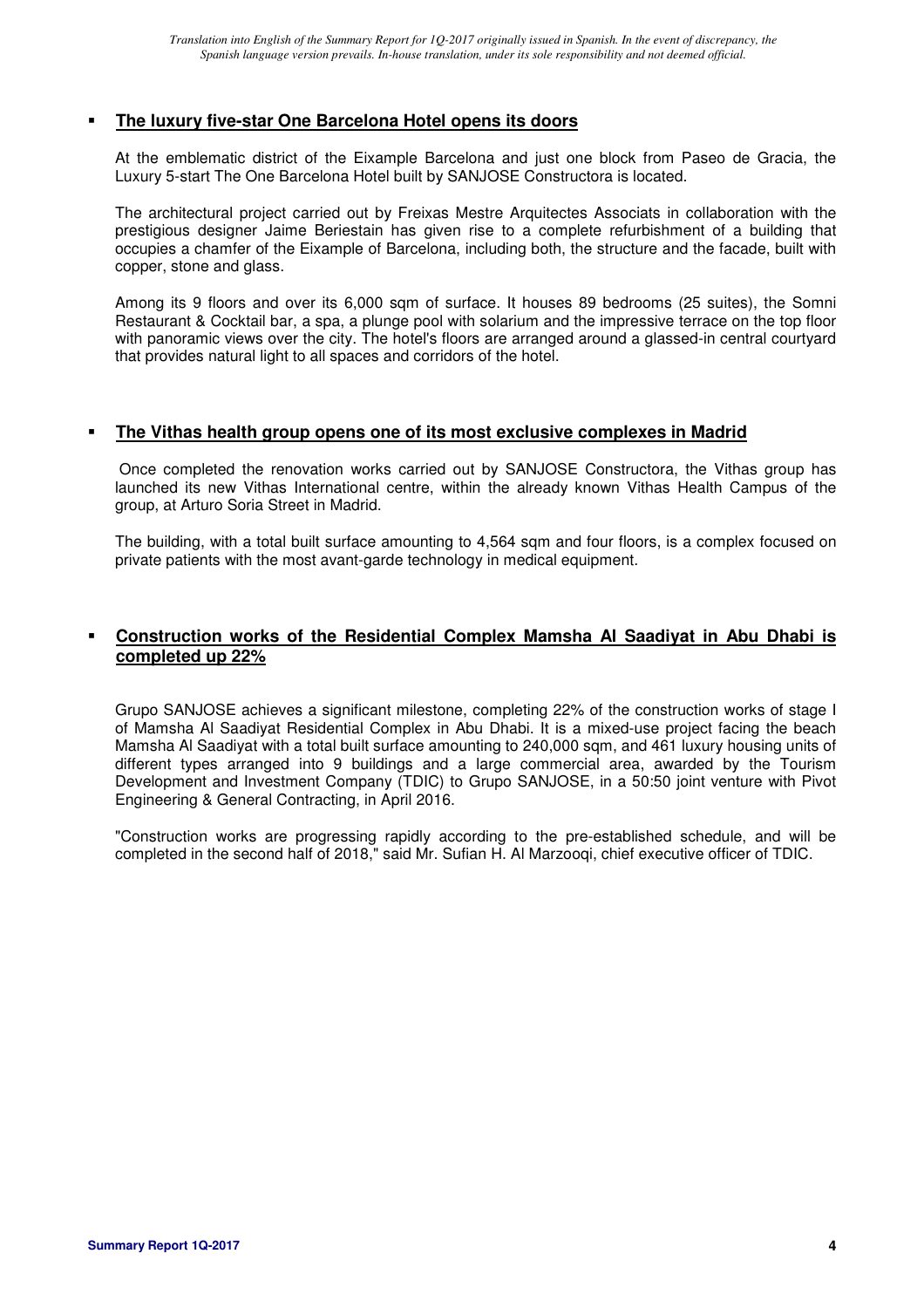## **2. MAIN CONSOLIDATED FIGUERES**

Main consolidated figures of Grupo SANJOSE for the first quarter of year 2017 (1Q-2017), having recorded a EUR 2.4 million profit versus the EUR 2.2 million in the same period of previous year, are as follows.

| Thousands of euros                 |                              | <b>Grupo SANJOSE</b> |           |
|------------------------------------|------------------------------|----------------------|-----------|
|                                    | <b>Mar. 17</b>               | <b>Mar. 16</b>       | Var.(%)   |
| Revenue                            | 146,237                      | 132,552              | 10.3%     |
| Operating cash flow (EBITDA)       | 6,673                        | 10,412               | $-35.9%$  |
|                                    | <b>EBITDA</b> margin<br>4.6% | 7.9%                 |           |
| Ordinary operating profit (EBIT)   | 6,571                        | 9,132                | $-28.0\%$ |
|                                    | <b>EBIT</b> margin<br>4.5%   | 6.9%                 |           |
| Earnings before tax                | 4,453                        | 5,345                | $-16.7%$  |
| Income tax                         | $-2,055$                     | $-3,114$             | $-34.0%$  |
| Profit/(Loss) for the period       | 2,398                        | 2,230                | 7.6%      |
| <b>Backlog (millions of euros)</b> | 1,779                        | 1,876                | $-5.2%$   |

#### **To be highlighted:**

- **10.3% revenue increase, amounting turnover for 1Q-2017 to EUR 146.2 million**
- **EUR 2.4 million net profit for 1Q-2017, 7.6% increase with regards to the same period of the previous year.**
- **Construction activity involves 87.4% total activity of the Group, and EBITDA of this activity represents 64% total Grupo SANJOSE.**

#### **Revenue:**

Net revenue of Grupo SANJOSE for 1Q-2017 stands at EUR 146.2 million, experiencing a 10.3% increase compared to the same period of the previous year.

Construction is the main business activity of the Group, and keeps gaining importance in the Group's revenues, representing 87.4% total revenue, versus 81.2% for the same period of the previous year.

This activity represents 58% contract backlog of the Group at the end of the first quarter of 2017. Construction turnover for 1Q-2017 stands at EUR 127.8 million, recording an 18.7% increase compared to the same period of the previous year.

The real estate division, as already recorded in previous quarters in 2016, decreases 75.8% with regards to that obtained in the same period of the previous year, mainly due to the commissioning of stage IX of the residential development Parques de la Huaca in Lima (Peru), for being in its final stage.

On the other hand, sales of the Energy line of activity have increased 14.5% with regards to the same period of the previous year reaching EUR 3 million in 1Q-2017 and representing 2% total activity of the Group.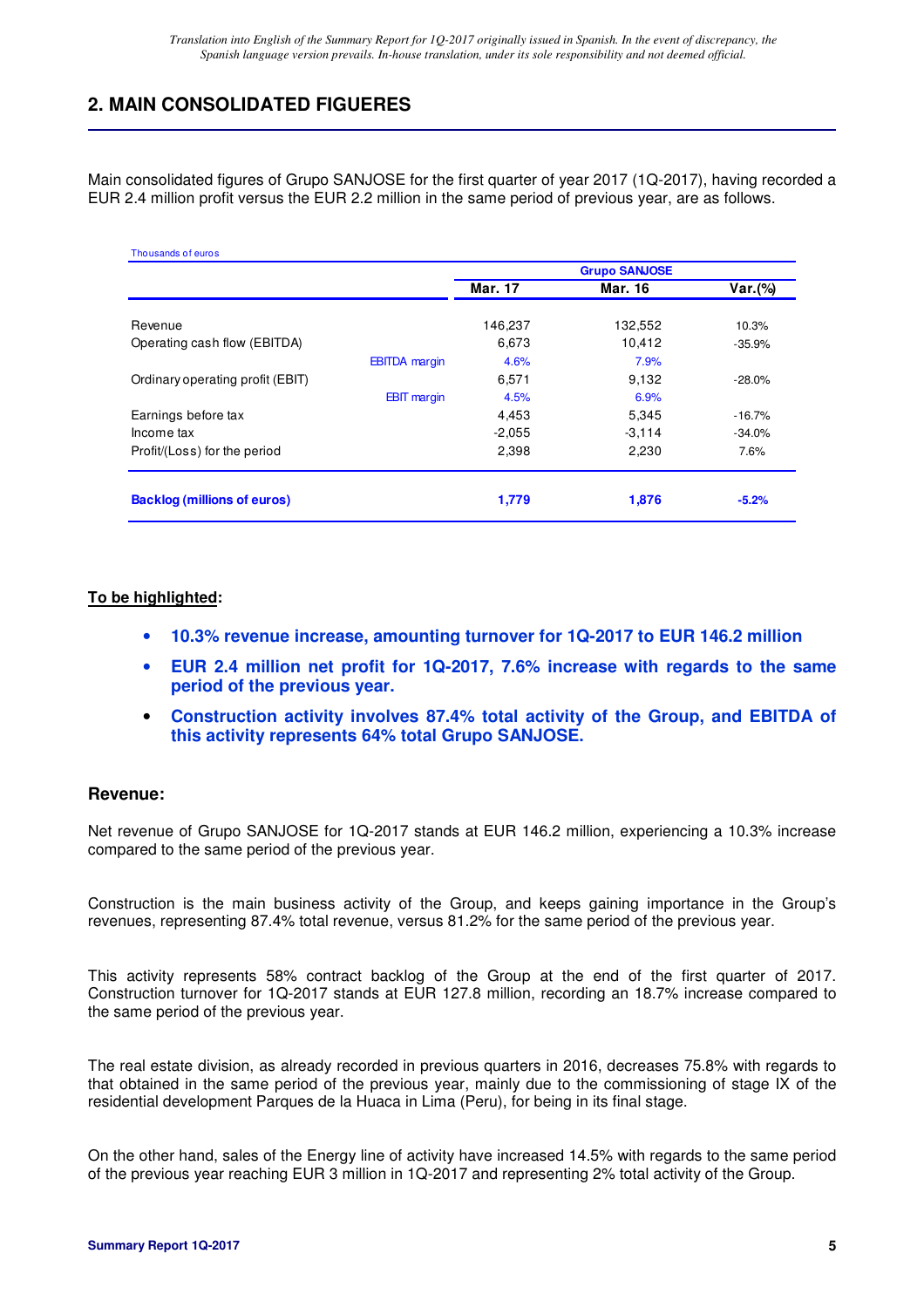#### Revenue of Grupo SANJOSE by type of activity is as follows:

| Thousands of euros                   | <b>Grupo SANJOSE</b> |       |         |       |          |  |
|--------------------------------------|----------------------|-------|---------|-------|----------|--|
| <b>Revenues by activity</b>          | Mar. 17              |       | Mar. 16 |       | Var.(%)  |  |
| Construction                         | 127,845              | 87.4% | 107,742 | 81.2% | 18.7%    |  |
| Real estate and property development | 1,986                | 1.4%  | 8,204   | 6.2%  | $-75.8%$ |  |
| Energy                               | 2,985                | 2.0%  | 2,607   | 2.0%  | 14.5%    |  |
| Concessions and services             | 10,361               | 7.1%  | 10,612  | 8.0%  | $-2.4%$  |  |
| Adjustment and other                 | 3,060                | 2.1%  | 3,387   | 2.6%  |          |  |
| <b>TOTAL</b>                         | 146,237              |       | 132,552 |       | 10.3%    |  |

The international market gains significant importance for the Group representing 59% total revenue of Grupo SANJOSE, following the trend of year 2016.

Sales of the Group increase 10.3% in 1Q-2017 with regards to the same period of the previous year. In the domestic market, sales increase in 13.3%, while sale in the international market increase in 8.4%.

| Thousands of euros<br><b>Revenues by geography</b> | <b>Grupo SANJOSE</b> |     |         |     |         |  |
|----------------------------------------------------|----------------------|-----|---------|-----|---------|--|
|                                                    | Mar. 17              |     | Mar. 16 |     | Var.(%) |  |
| National                                           | 60,417               | 41% | 53,348  | 40% | 13.3%   |  |
| International                                      | 85.820               | 59% | 79.204  | 60% | 8.4%    |  |
| <b>TOTAL</b>                                       | 146,237              |     | 132,552 |     | 10.3%   |  |

#### **Profit:**

**EBITDA** of Grupo SANJOSE for 1Q-2017 amounts to EUR 6.7 million, representing 4.6% on annual revenues, compared to 7.9% in 1Q-2016. This reduction is mainly due to the evolution of the real estate activity, with a reduction of 75.8% in sales in 1Q-2017 compared to the same period of the previous year, as a consequence of the reduction in activity in Peru.

Also noteworthy was the evolution of the Concessions and Services business line of activity, where EBITDA decreased by 83.8% in 1Q-2017 with regards to the same period of the previous year, mainly due to the recognition of income for the variable part of the concession contract of the hospitals under concession regime in Chile: the Group records this amount upon its approval by the Employer. In the current quarter, no accounting entries have been recorded.

The Construction line of activity provides in 1Q-2017 an EBITDA amounting to EUR 4.3 million.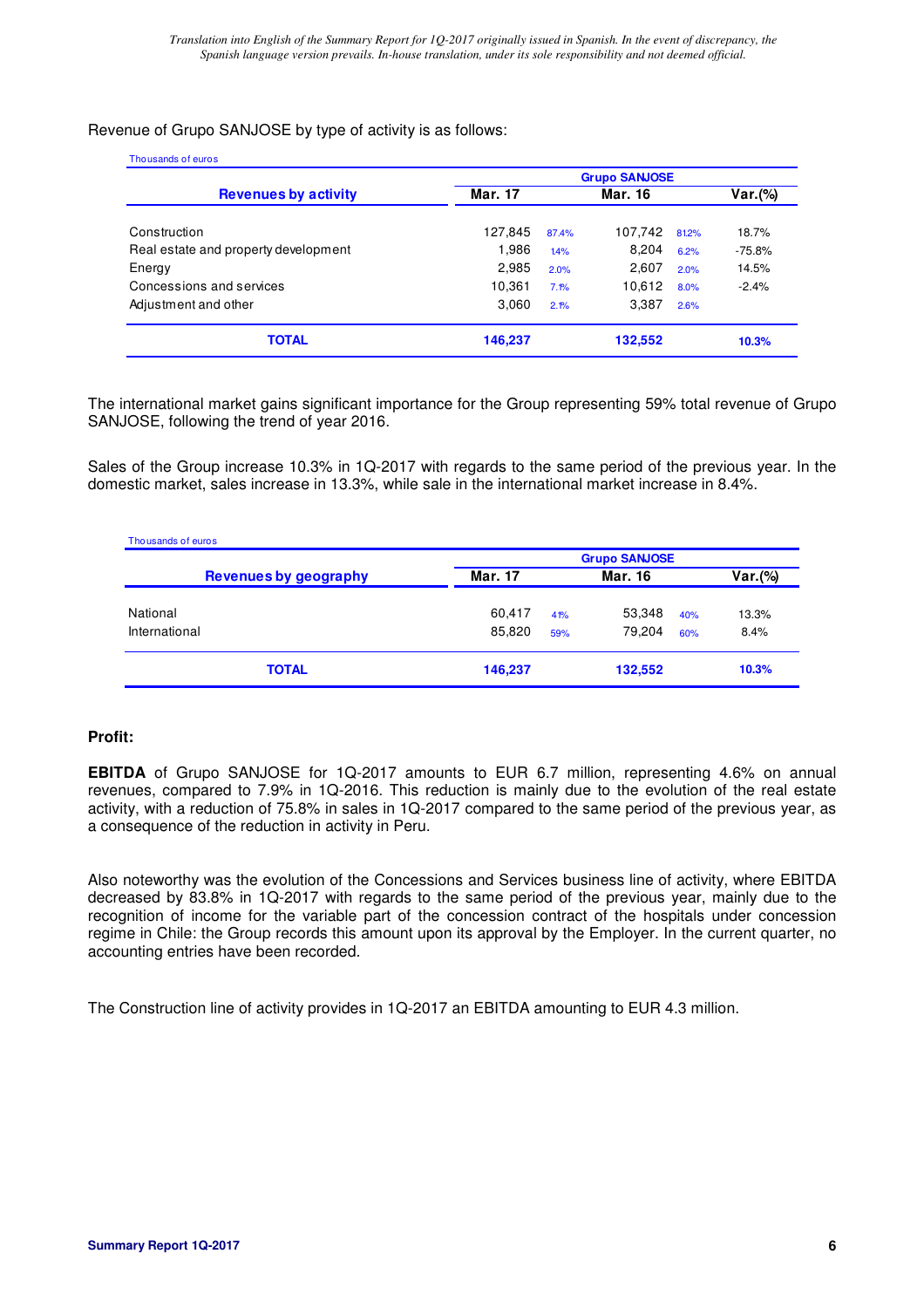### Breakdown of EBITDA by sector is as follows:

| Thousands of euros                   |         |                      |         |       |          |  |  |
|--------------------------------------|---------|----------------------|---------|-------|----------|--|--|
|                                      |         | <b>Grupo SANJOSE</b> |         |       |          |  |  |
| <b>EBITDA by activity</b>            | Mar. 17 |                      | Mar. 16 |       | Var.(%)  |  |  |
| Construction                         | 4.272   | 64.1%                | 4,585   | 44.1% | $-6.8%$  |  |  |
| Real estate and property development | 577     | 8.6%                 | 2,850   | 27.4% | $-79.8%$ |  |  |
| Energy                               | 947     | 14.2%                | 673     | 6.5%  | 40.7%    |  |  |
| Concessions and services             | 340     | 5.1%                 | 2,093   | 20.0% | $-83.8%$ |  |  |
| Adjustment and other                 | 537     | 8.0%                 | 211     | 2.0%  |          |  |  |
| <b>TOTAL</b>                         | 6,673   |                      | 10,412  |       | $-35.9%$ |  |  |

**EBIT** of Grupo SANJOSE for 1Q-2017 amounts to EUR 6.6 million, representing a 4.5% margin on net revenue.

### **Profit after taxes of Grupo SANJOSE for 1Q-2017 amounts to EUR 2.4 million.**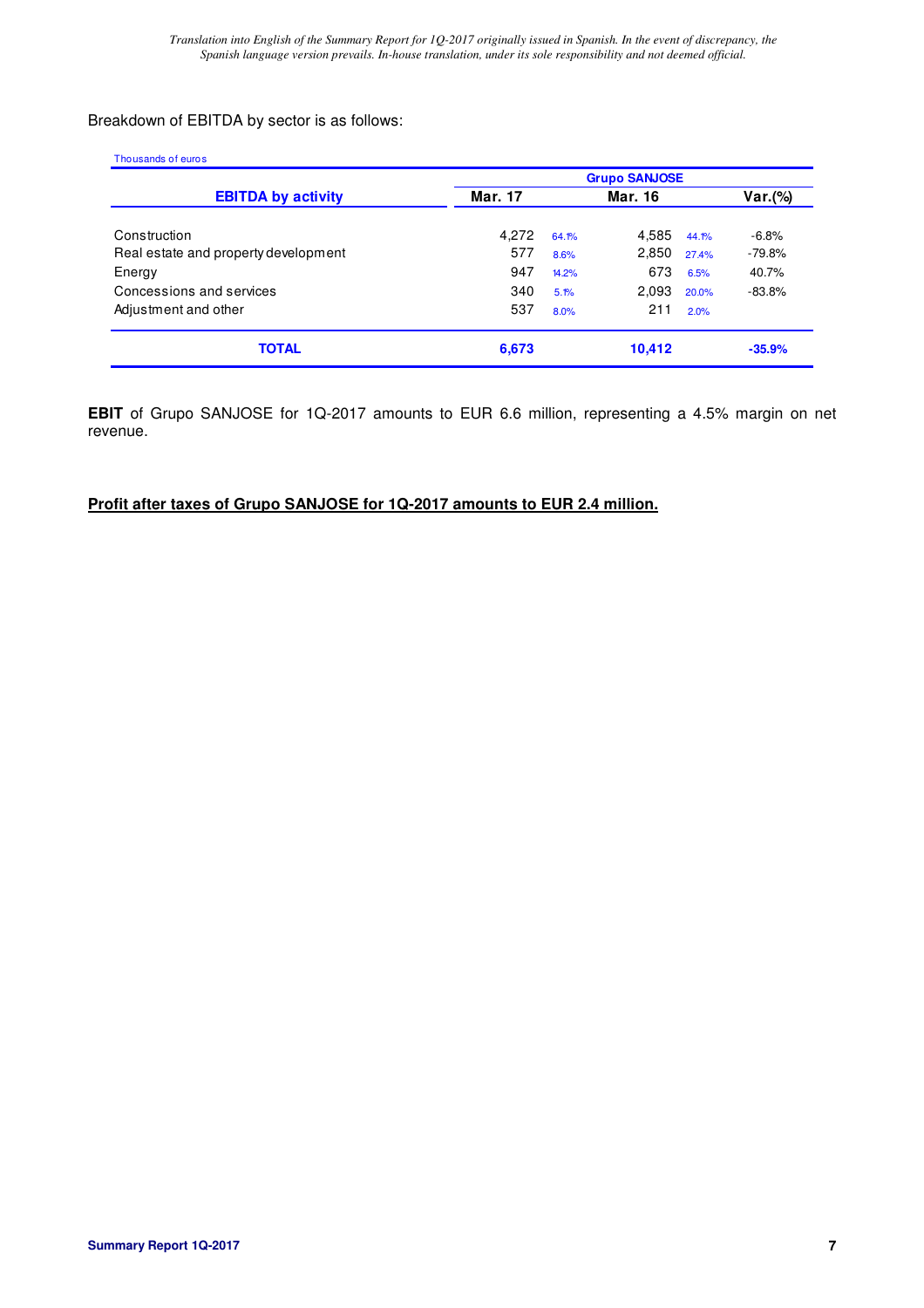## **3. ANALISYS BY SECTOR**

## **3.1 Construction:**

This construction line of activity has generated revenues for EUR 127.8 million during 1Q-2017, representing an 18.7% increase compared to the same period of the previous year.

EBITDA for the period stands at EUR 4.3 million versus the EUR 4.6 million recorded for the same period of the previous year.

At the end of the first quarter of 2017, project backlog for this line of activity amounts to EUR 1,033 million, remaining stable with regards to the backlog of 1Q-2016.

| Thousands of euros                            |                      |         |         |  |  |
|-----------------------------------------------|----------------------|---------|---------|--|--|
|                                               | <b>Grupo SANJOSE</b> |         |         |  |  |
| <b>CONSTRUCTION</b>                           | Mar. 17              | Mar. 16 | Var.(%) |  |  |
| Revenue                                       | 127,845              | 107.742 | 18.7%   |  |  |
| Earnings before interest, taxes, D&A (EBITDA) | 4,272                | 4,585   | $-6.8%$ |  |  |
| <b>EBITDA</b> margin                          | 3.3%                 | 4.3%    |         |  |  |
| Earnings before interest and taxes (EBIT)     | 5,083                | 3,388   | 50.0%   |  |  |
| <b>EBIT</b> margin                            | 4.0%                 | 3.1%    |         |  |  |
| Earnings before tax of continued operations   | 2.590                | 550     | 370.8%  |  |  |
| <b>Backlog (millions of euros)</b>            | 1,033                | 1.064   | $-3.0%$ |  |  |

Breakdown for this line of activity of Grupo SANJOSE, taking into consideration the main types of business, as well as the geographical distribution, is as follows:

| Thousands of euros                     |                 |       |           |       |         |       |
|----------------------------------------|-----------------|-------|-----------|-------|---------|-------|
| <b>DETAIL OF CONSTRUCTION REVENUES</b> | <b>National</b> |       | Internac. |       | Total   |       |
| Civil works                            | 5.378           | 11.0% | 6.851     | 8.7%  | 12.229  | 9.6%  |
| Non residential building               | 33,140          | 68.1% | 53,163    | 67.1% | 86,303  | 67.4% |
| Residential building                   | 5.634           | 11.6% | 17.155    | 21.7% | 22.788  | 17.8% |
| Industrial                             | 4.524           | 9.3%  | 2.000     | 2.5%  | 6.525   | 5.1%  |
| <b>TOTAL</b>                           | 48,676          | 38%   | 79,169    | 62%   | 127,845 |       |

Construction revenue at international level for 1Q-2017 stands at EUR 79.2 million, recording a 20.3% increase compared to the same period of the previous year, and representing 62% total revenue of this line of activity (61% in 1Q-2016).

On the other hand, sales at domestic market stand at EUR 48.7 million compared to EUR 41.9 million for the same period of the previous year, recording a 16% increased. Domestic sales represent 38% total sales of this line of activity.

As a whole, sales within the Construction line of activity increase 18.7%.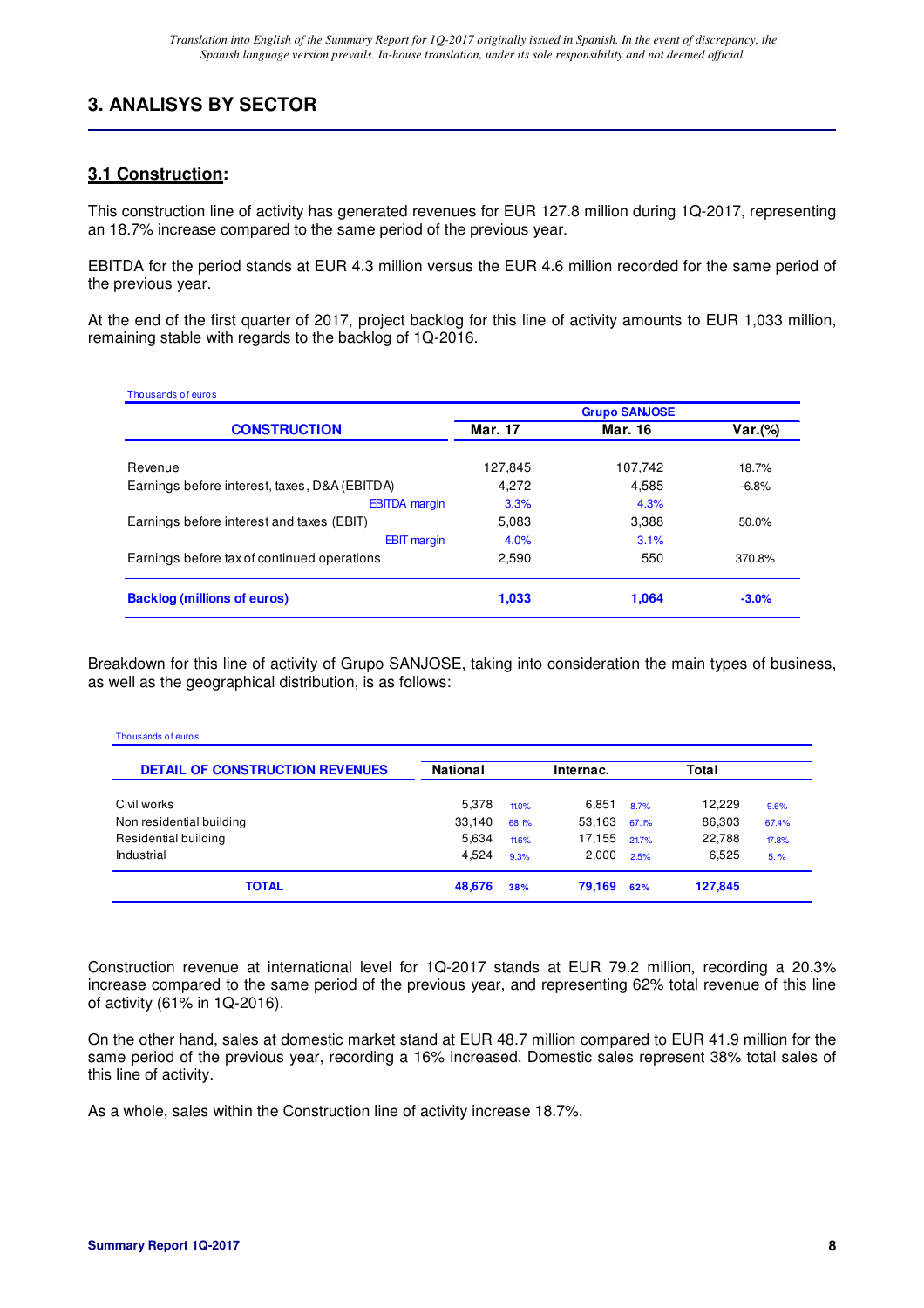### **3.2 Real estate:**

Revenue for 1Q-2017 for the real estate activity of Grupo SANJOSE stands at EUR 2 million.

A 75.8% decrease on sales is recorded in this line of activity with regards to the same period of the previous year due to the commissioning of stage IX of the residential development Parques de la Huaca in Peru, in its final stage.

At 2016-year end the Group has incurred into a great investment in a plot of land which will allow the recovery of turnover levels of previous years.

EBITDA margin on sales for 1Q-2017 stands at 29.1%, experimenting a slight reduction of 5.6 percentage points with regards to the same period of the previous year, due to the reduction of activity in Peru.

| Thousands of euros                            |                      |         |          |  |  |  |
|-----------------------------------------------|----------------------|---------|----------|--|--|--|
|                                               | <b>Grupo SANJOSE</b> |         |          |  |  |  |
| <b>REAL ESTATE AND PROPERTY DEVELOPMENT</b>   | Mar. 17              | Mar. 16 | Var.(%)  |  |  |  |
|                                               |                      |         |          |  |  |  |
| Revenue                                       | 1.986                | 8.204   | $-75.8%$ |  |  |  |
| Earnings before interest, taxes, D&A (EBITDA) | 577                  | 2,850   | $-79.8%$ |  |  |  |
| <b>EBITDA</b> margin                          | 29.1%                | 34.7%   |          |  |  |  |
| Earnings before interest and taxes (EBIT)     | 767                  | 3.334   | $-77.0%$ |  |  |  |
| <b>EBIT</b> margin                            | 38.6%                | 40.6%   |          |  |  |  |
| Earnings before tax of continued operations   | 1,162                | 4,082   | $-71.5%$ |  |  |  |

### **3.3 Energy:**

Net revenue for 1Q-2017 stands at EUR 3 million.

The EBITDA percentage over total sales for this line of activity for 1Q-2017 stands at 31.7%, improving that for the previous year, what represents stability and recurrence.

| Thousands of euros                            |         |         |         |  |
|-----------------------------------------------|---------|---------|---------|--|
| <b>ENERGY</b>                                 | Mar. 17 | Mar. 16 | Var.(%) |  |
| Revenue                                       | 2,985   | 2,607   | 14.5%   |  |
| Earnings before interest, taxes, D&A (EBITDA) | 947     | 673     | 40.7%   |  |
| <b>EBITDA</b> margin                          | 31.7%   | 25.8%   |         |  |
| Earnings before interest and taxes (EBIT)     | 448     | 247     | 81.4%   |  |
| <b>EBIT</b> margin                            | 15.0%   | 9.5%    |         |  |
| Earnings before tax of continued operations   | 246     | 35      | 598.0%  |  |
| <b>Backlog (millions of euros)</b>            | 504     | 550     | $-8.4%$ |  |

Grupo SANJOSE has for this line of activity at 1Q-2017 contracted revenues amounting to EUR 504 million, which are materialised as higher activity of the Group in an average period of approximately 25 years.

Reductions with regards to the same period of the previous year are due to the operation of contracts of Grupo SANJOSE and the regular revisions performed by the Group due to regulatory amendments and the demand and occupation rates expected.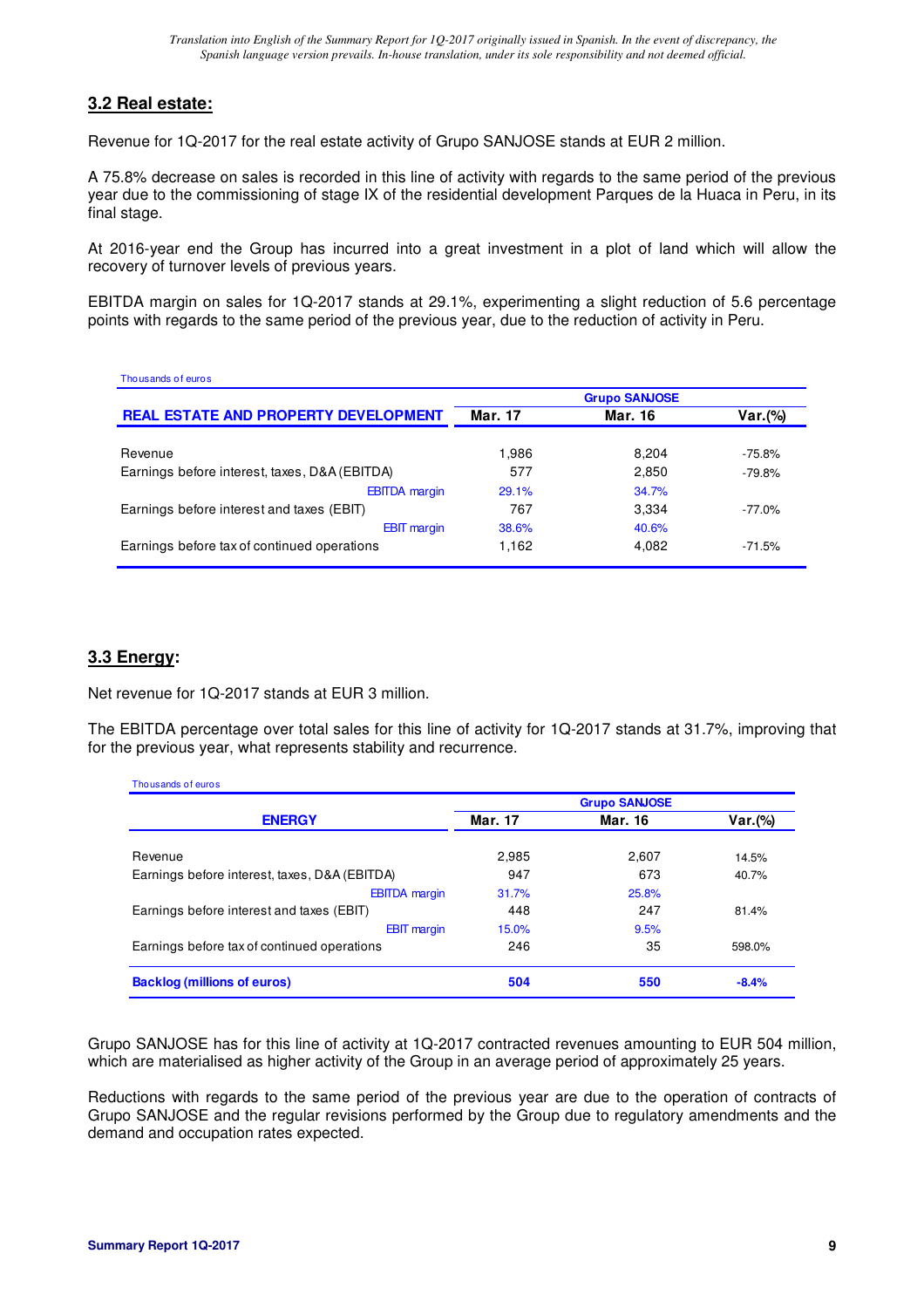## **3.4 Concessions & Services:**

Net turnover for 1Q-2017 stands at EUR 10.4 million. Turnover and margin decreases are due to recognition of the variable part under the concessions contrast of the hospitals under concession regime in Chile: recorded by the Group upon its approval. It is currently pending approval by the Employer, so not accounting entry has been recorded. It shall be recorded in the following quarters.

| Thousands of euros                            |                      |         |          |  |  |
|-----------------------------------------------|----------------------|---------|----------|--|--|
|                                               | <b>Grupo SANJOSE</b> |         |          |  |  |
| <b>CONCESSIONS AND SERVICES</b>               | Mar. 17              | Mar. 16 | Var.(%)  |  |  |
| Revenue                                       | 10.361               | 10,612  | $-2.4%$  |  |  |
| Earnings before interest, taxes, D&A (EBITDA) | 340                  | 2,093   | $-83.8%$ |  |  |
| <b>EBITDA</b> margin                          | 3.3%                 | 19.7%   |          |  |  |
| Earnings before interest and taxes (EBIT)     | 245                  | 1.979   | $-87.6%$ |  |  |
| <b>EBIT</b> margin                            | 2.4%                 | 18.7%   |          |  |  |
| Earnings before tax of continued operations   | 1.174                | 4,068   | $-71.1%$ |  |  |
| <b>Backlog (millions of euros)</b>            | 242                  | 262     | $-7.6%$  |  |  |

At 1Q-2017, contracted backlog of the Group for this line of activity amounts to EUR 242 million.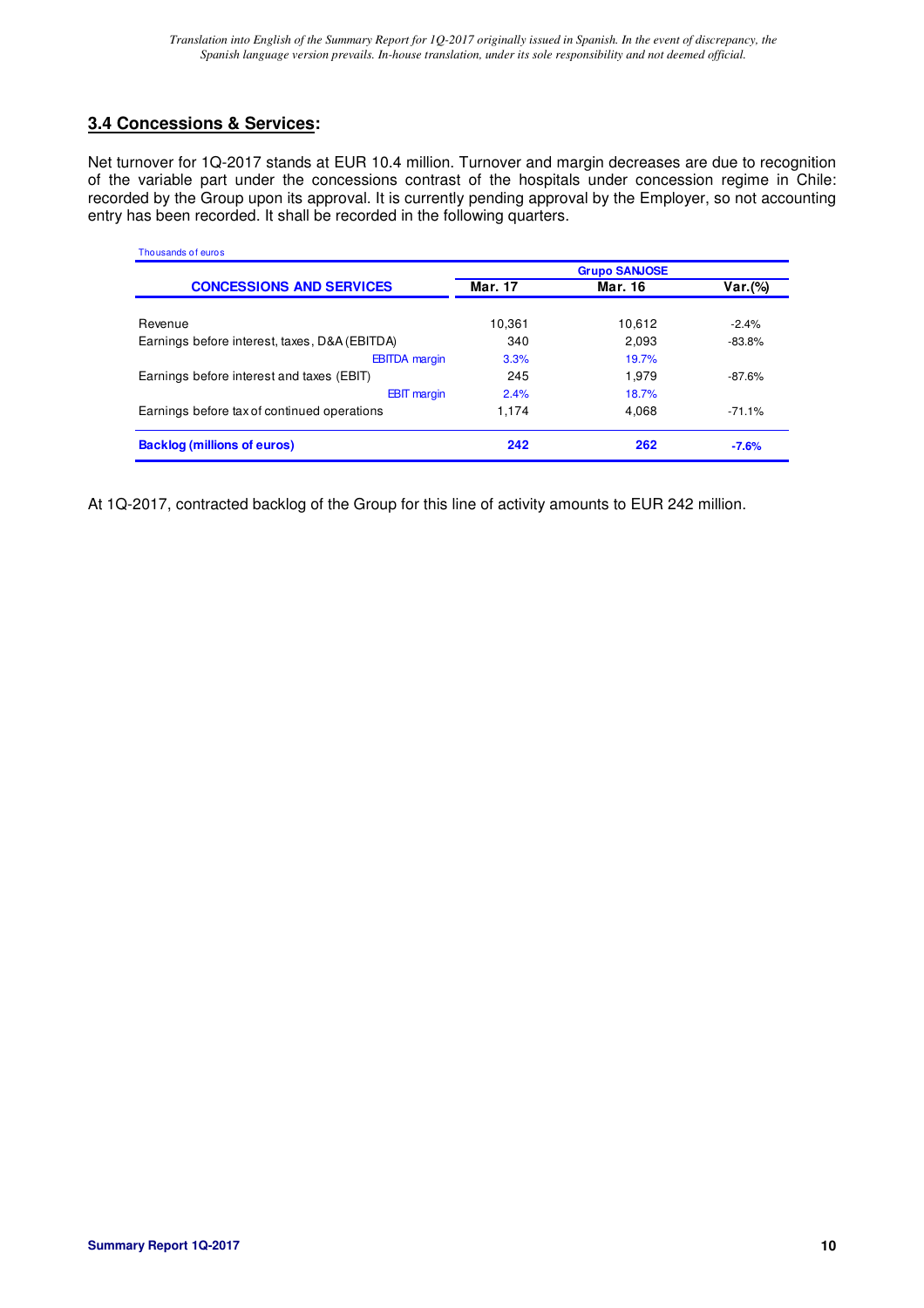## **4. FINANCIAL STATEMENTS**

## **Management Consolidated Income Statement**

#### Thousands of euros

|                                                 | <b>Grupo SANJOSE</b> |          |                |          |          |
|-------------------------------------------------|----------------------|----------|----------------|----------|----------|
|                                                 | <b>Mar. 17</b>       |          | <b>Mar. 16</b> |          |          |
|                                                 | <b>Amount</b>        | %        | <b>Amount</b>  | $\%$     | Variac.  |
| Revenue                                         | 146,237              | 100.0%   | 132,552        | 100.0%   | 10.3%    |
| Other operating income                          | $-145$               | $-0.1%$  | 1,456          | 1.1%     | ÷÷       |
| Change in i nventories                          | $-611$               | $-0.4%$  | $-4,706$       | $-3.6%$  | $-87.0%$ |
| Procurements                                    | $-94,899$            | $-64.9%$ | $-77,814$      | $-58.7%$ | 22.0%    |
| Staff costs                                     | $-25,163$            | $-17.2%$ | $-21,382$      | $-16.1%$ | 17.7%    |
| Other operating expenses                        | $-18,746$            | $-12.8%$ | $-19,693$      | $-14.9%$ | $-4.8%$  |
| <b>EBITDA</b>                                   | 6,673                | 4.6%     | 10,412         | 7.9%     | $-35.9%$ |
| Amortisation charque                            | $-2,127$             | $-1.5%$  | $-1,365$       | $-1.0%$  | 55.7%    |
| Imparment on inventories                        | 42                   | 0.0%     | 412            | 0.3%     | $-89.8%$ |
| Changes in trade provisions and other imparment | 1,981                | 1.4%     | $-328$         | $-0.2%$  | ÷÷       |
| <b>EBIT</b>                                     | 6,571                | 4.5%     | 9,131          | 6.9%     | $-28.0%$ |
| Ordinary finantial results                      | $-1,428$             | $-1.0%$  | $-2,512$       | $-1.9%$  | $-43.1%$ |
| Foreign exchangue results and others            | $-1,056$             | $-0.7%$  | $-1,113$       | $-0.8%$  | $-5.2%$  |
| <b>NET FINANTIAL RESULT</b>                     | $-2,484$             | $-1.7%$  | $-3,625$       | $-2.7%$  | $-31.5%$ |
| Results on equity method                        | 366                  | 0.3%     | $-162$         | $-0.1%$  | ۰.       |
| <b>PROFIT BEFORE TAX</b>                        | 4,453                | 3.0%     | 5,344          | 4.0%     | $-16.7%$ |
| Income tax                                      | $-2,055$             | $-1.4%$  | $-3,114$       | $-2.3%$  | $-34.0%$ |
| <b>CONSOLIDATED PROFIT</b>                      | 2,398                | 1.6%     | 2,230          | 1.7%     | 7.6%     |
|                                                 |                      |          |                |          |          |

- **Revenue:** it improves in 10.3% that obtained in 1Q-2016.
- **Profit for the period:** profit for the 1Q-2017 amounts to EUR 2.4 million (EUR 2.2 million for the same period of the previous year), recording a 7.6% increase.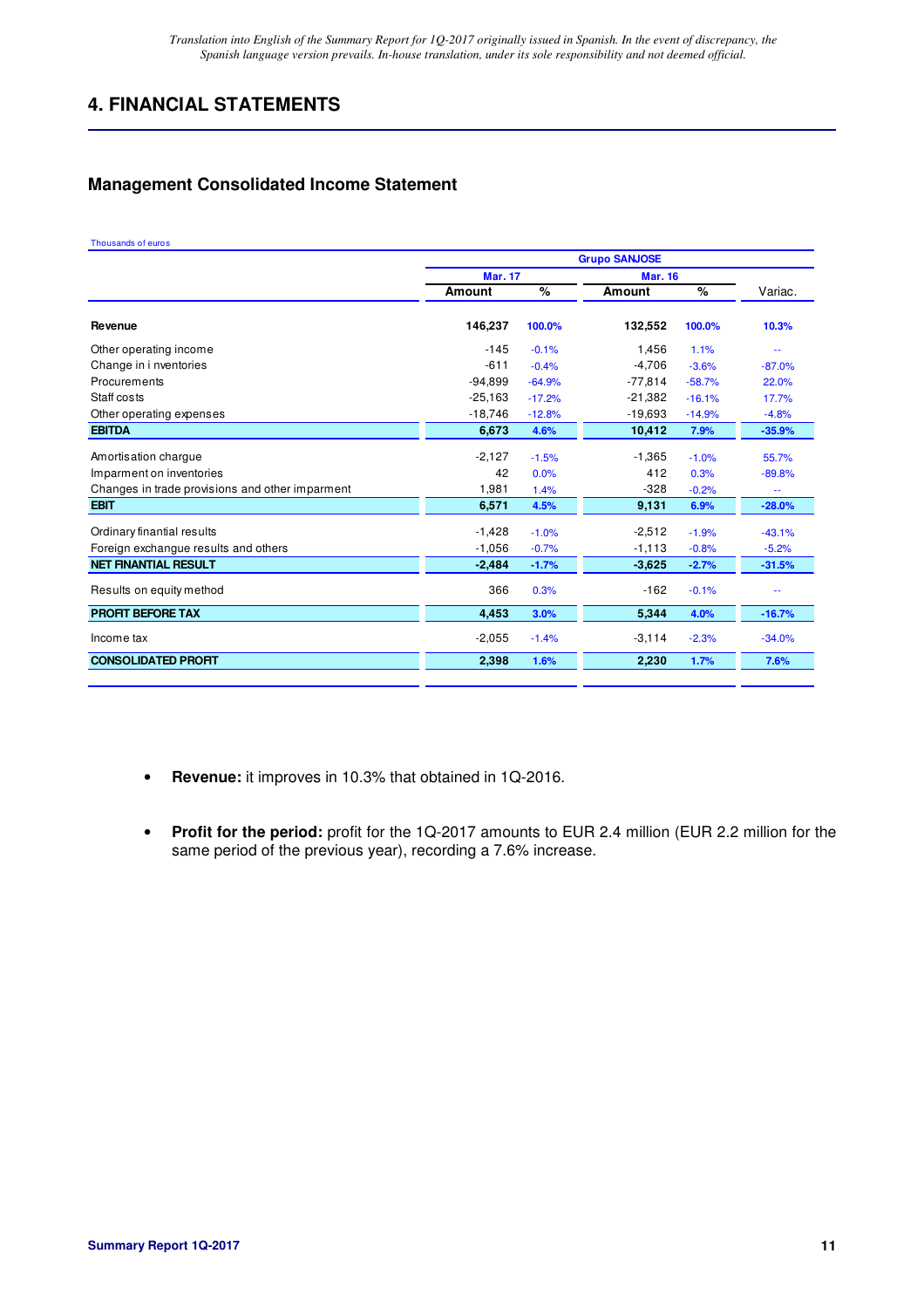## **Management Consolidated Balance Sheet**

#### Thousands of euros

|                                        | <b>Mar. 17</b> |        | <b>Dic. 16</b> |        |          |  |
|----------------------------------------|----------------|--------|----------------|--------|----------|--|
|                                        | Amount         | $\%$   | Amount         | $\%$   | Var.     |  |
| Intangible assets                      | 19,541         | 1.9%   | 20,557         | 2.0%   | $-4.9%$  |  |
| Property, plant and equipment          | 45,045         | 4.5%   | 45,900         | 4.5%   | $-1.9%$  |  |
| Real state investments                 | 4.702          | 0.5%   | 4,711          | 0.5%   | $-0.2%$  |  |
| Investments accounted                  | 53,937         | 5.4%   | 53,121         | 5.2%   | 1.5%     |  |
| Long term finantial investments        | 113.489        | 11.3%  | 150,947        | 14.7%  | $-24.8%$ |  |
| Deferred taxes assets                  | 32.287         | 3.2%   | 32,839         | 3.2%   | $-1.7%$  |  |
| Goodwill on consolidation              | 9,984          | 1.0%   | 9,984          | 1.0%   | 0.0%     |  |
| <b>TOTAL NON-CURRENT ASSETS</b>        | 278,985        | 27.8%  | 318,059        | 31.1%  | $-12.3%$ |  |
| Non current assets held for sale       | 4.186          | 0.4%   | 4,186          | 0.4%   |          |  |
| Inventories                            | 106,032        | 10.6%  | 104,122        | 10.2%  | 1.8%     |  |
| Trade and other receivables            | 223,939        | 22.3%  | 242,529        | 23.7%  | $-7.7%$  |  |
| Other short term finantial investments | 147,572        | 14.7%  | 101,884        | 10.0%  | 44.8%    |  |
| Cash and cash equivalents              | 243,170        | 24.2%  | 251,839        | 24.6%  | $-3.4%$  |  |
| <b>TOTAL CURRENT ASSETS</b>            | 724,899        | 72.2%  | 704,560        | 68.9%  | 2.9%     |  |
| <b>TOTAL ASSETS</b>                    | 1,003,884      | 100.0% | 1.022.619      | 100.0% | $-1.8%$  |  |

Thousands of euros

|                                                   | <b>Mar. 17</b> |        | <b>Dic. 16</b> |        |          |
|---------------------------------------------------|----------------|--------|----------------|--------|----------|
|                                                   | Amount         | %      | Amount         | %      | Var.     |
| Equity attributable to shareholders of the parent | 64,127         | 6.4%   | 60,737         | 5.9%   | 5.6%     |
| Minority interest                                 | 21,222         | 2.1%   | 21,297         | 2.1%   | $-0.3%$  |
| <b>TOTAL EQUITY</b>                               | 85,349         | 8.5%   | 82,034         | 8.0%   | 4.0%     |
| Long term provisions                              | 27,228         | 2.7%   | 28,963         | 2.8%   | $-6.0%$  |
| Long term finantial liabilities                   | 383.265        | 38.1%  | 383,617        | 37.5%  | $-0.1%$  |
| Long term de rivative finantial contracts         | 908            | 0.1%   | 906            | 0.1%   | 0.3%     |
| Deferred taxes liabilities                        | 14.739         | 1.5%   | 15,491         | 1.5%   | $-4.9%$  |
| Other long term liabilities                       | 993            | 0.1%   | 965            | 0.1%   | 2.8%     |
| <b>TOTAL NON CURRENT LIABILITIES</b>              | 427,133        | 42.5%  | 429,942        | 42.0%  | $-0.7%$  |
| Short term provisions                             | 41,991         | 4.2%   | 42,386         | 4.1%   | $-0.9%$  |
| Short term finantial liabilities                  | 64.994         | 6.5%   | 63,724         | 6.2%   | 2.0%     |
| Payables to related companies                     | 667            | 0.1%   | 2,620          | 0.3%   | $-74.6%$ |
| Trade accounts and other current payables         | 383,750        | 38.2%  | 401,913        | 39.4%  | $-4.5%$  |
| <b>TOTAL CURRENT LIABILITIES</b>                  | 491,402        | 49.0%  | 510,643        | 50.0%  | $-3.8%$  |
| <b>TOTAL EQUITY &amp; LIABILITIES</b>             | 1.003.884      | 100.0% | 1,022,619      | 100.0% | $-1.8%$  |

<sup>(\*)</sup> **Management Net Equity:** EUR 105.4 million and EUR 104.7 million have been recorded under this items at 31 March 2017 and 31 March 2016, respectively, as shareholder loan of Grupo Empresarial San José, S.A.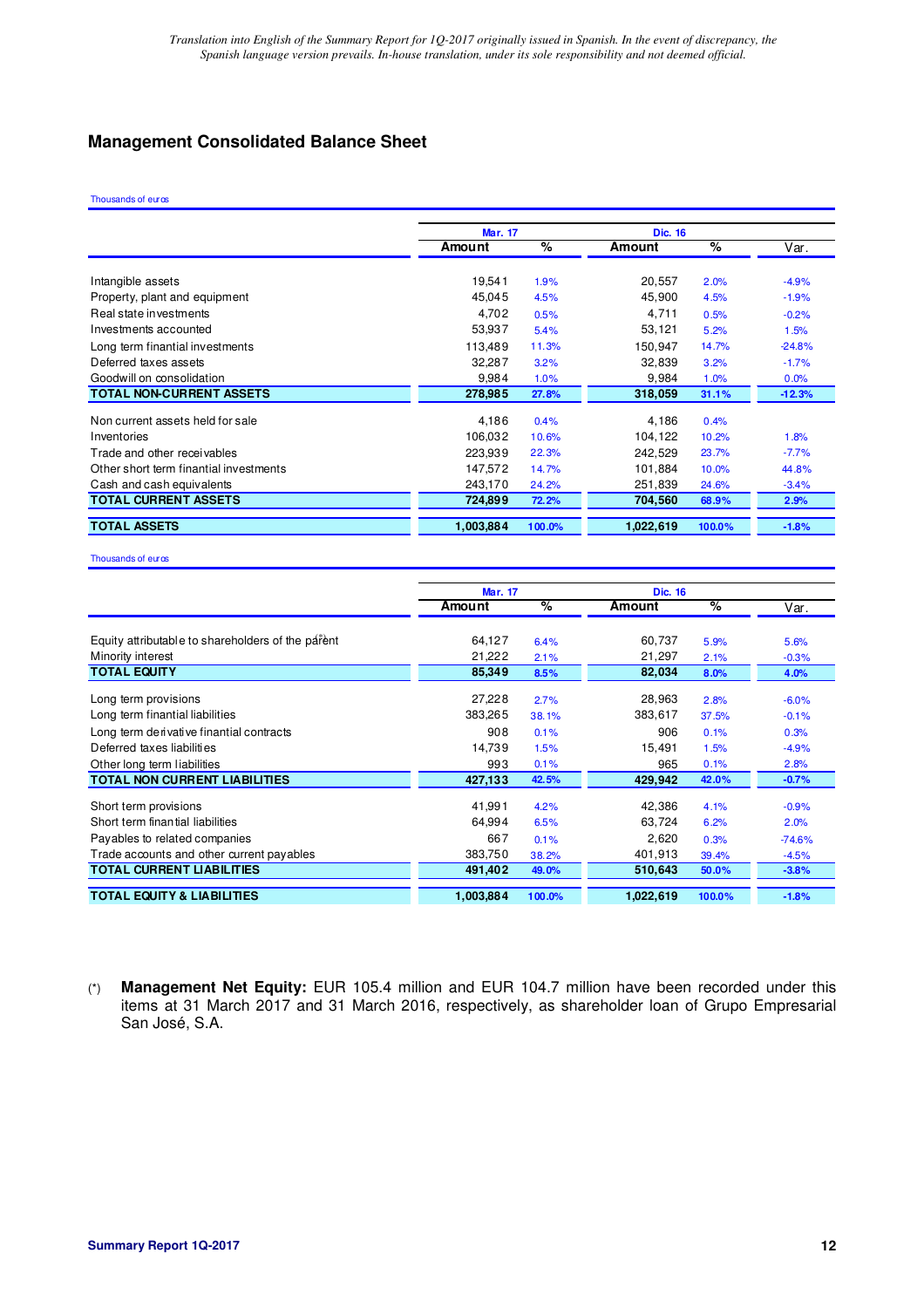## **Net Cash Position**

Thousands of euros

|                                          |                   | <b>Mar. 17</b> |       | <b>Dic. 16</b> |       |          |
|------------------------------------------|-------------------|----------------|-------|----------------|-------|----------|
| <b>NET CASH POSITION</b>                 |                   | Amount         | %     | Amount         | %     | Var.     |
| Other short term finantial investments   |                   | 147,572        | 37.8% | 101,884        | 28.8% | 44.8%    |
| Cash and cash equivalents                |                   | 243,170        | 62.2% | 251,839        | 71.2% | $-3.4%$  |
|                                          | <b>Total cash</b> | 390.742        | 100%  | 353,723        | 100%  | 10.5%    |
| Long term finantial liabilities $(1)$    |                   | 383.265        | 85.2% | 383,617        | 85.1% | $-0.1%$  |
| Long term derivative finantial contracts |                   | 908            | 0.2%  | 906            | 0.2%  | 0.3%     |
| Short term finantial liabilities         |                   | 65,660         | 14.6% | 66,344         | 14.7% | $-1.0%$  |
|                                          | <b>Total debt</b> | 449.833        | 100%  | 450.867        | 100%  | $-0.2%$  |
| <b>TOTAL NCP</b>                         |                   | 59,091         |       | 97,143         |       | $-39.2%$ |

Net cash position at 1Q-2017 amounts to EUR 59.1 million compared to EUR 97.1 million at 31 December 2016, recording a 39.2% decrease.

Assets increase by 10.5%. Likewise, liabilities decrease 0.2%.

Net cash position at 31 March 2017 includes the funding of other non-recourse projects of Grupo SANJOSE for EUR 180.7 million.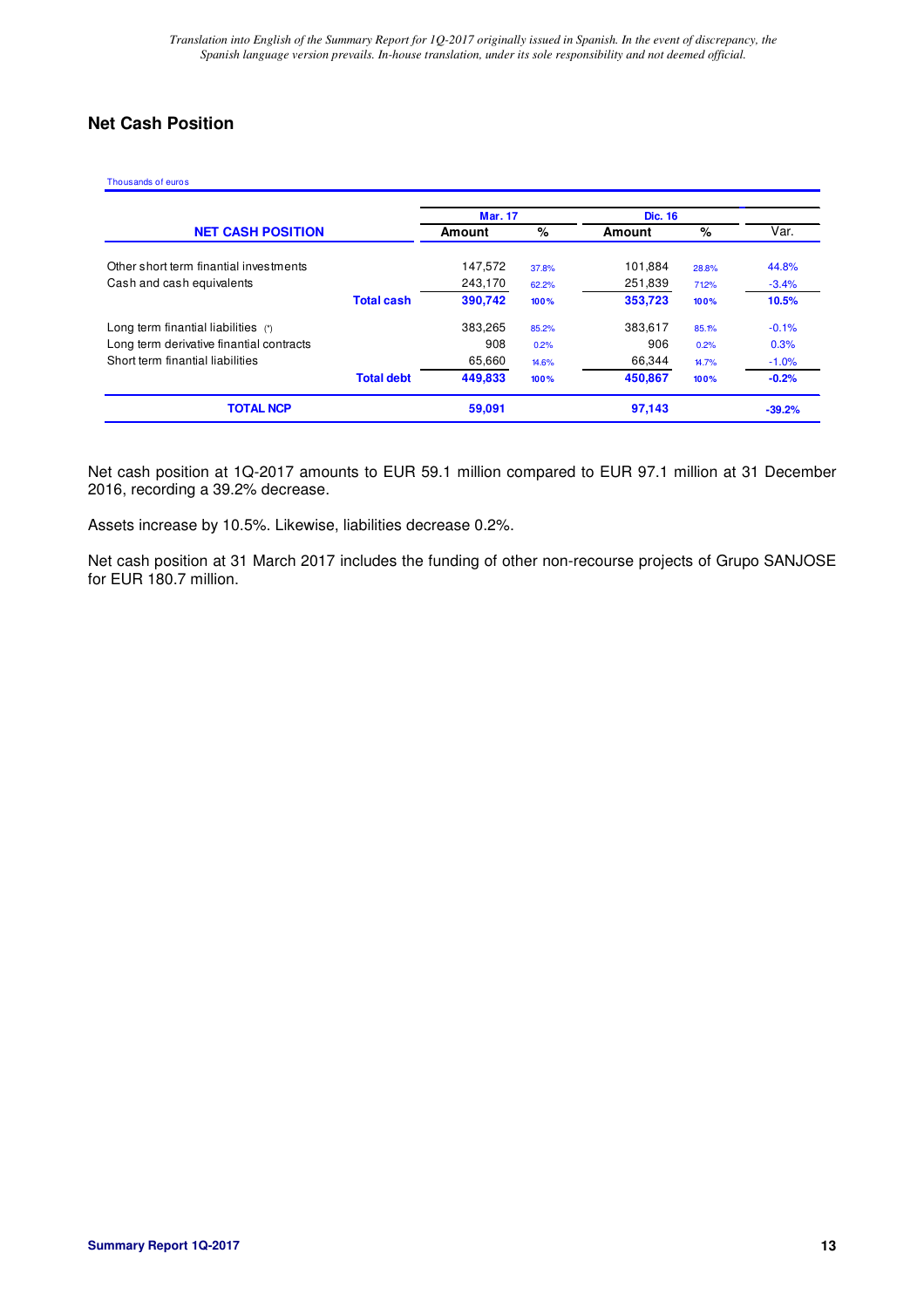## **5. PROJECT BACKLOG**

| Millions of euros               | <b>Grupo SANJOSE</b> |         |       |           |          |
|---------------------------------|----------------------|---------|-------|-----------|----------|
| <b>BACKLOG by segment</b>       | Mar. 17              | Mar. 16 |       |           | Var.(%)  |
| Construction                    | 1,033                | 58%     | 1.064 | 57%       | $-3.0%$  |
| Civil works                     | 149                  | 8.4%    |       | 218 11.7% | $-31.6%$ |
| Non residential building        | 688                  | 38.6%   |       | 774 41.3% | $-11.1%$ |
| Residential building            | 192                  | 10.8%   | 57    | 3.1%      | 236.6%   |
| Industrial                      | 4                    | 0.2%    | 16    | 0.9%      | $-74.7%$ |
| Energy                          | 504                  | 28%     | 549   | 29%       | $-8.3%$  |
| <b>Concessions and services</b> | 242                  | 14%     | 262   | 14%       | $-7.6%$  |
| Maintenance                     | 21                   | 2%      | 40    | 2%        | $-47.8%$ |
| Concessions                     | 221                  | 12%     | 223   | 12%       | $-0.9%$  |
| TOTAL BACKLOG                   | 1.779                | 100%    | 1.876 | 100%      | $-5.2%$  |

| Millions of euros           |                      |     |         |     |         |  |
|-----------------------------|----------------------|-----|---------|-----|---------|--|
|                             | <b>Grupo SANJOSE</b> |     |         |     |         |  |
| <b>BACKLOG by geography</b> | <b>Mar. 17</b>       |     | Mar. 16 |     | Var.(%) |  |
| <b>National</b>             | 883                  | 50% | 918     | 49% | $-3.7%$ |  |
| International               | 895                  | 50% | 958     | 51% | $-6.5%$ |  |
| <b>TOTAL BACKLOG</b>        | 1,779                |     | 1,876   |     | $-5.2%$ |  |

| Millions of euros        |                      |     |                |     |         |  |
|--------------------------|----------------------|-----|----------------|-----|---------|--|
|                          | <b>Grupo SANJOSE</b> |     |                |     |         |  |
| <b>BACKLOG by client</b> | <b>Mar. 17</b>       |     | <b>Mar. 16</b> |     | Var.(%) |  |
| <b>Public client</b>     | 1.093                | 61% | 1,130          | 60% | $-3.3%$ |  |
| <b>Private client</b>    | 686                  | 39% | 746            | 40% | $-8.1%$ |  |
| <b>TOTAL BACKLOG</b>     | 1,779                |     | 1,876          |     | $-5.2%$ |  |

Project backlog decreases 5.2% with regards to the same period of the previous year, being stable both in volume and distribution by type of activity geographic area and type of customer, highlighting total international backlog represents 50%.